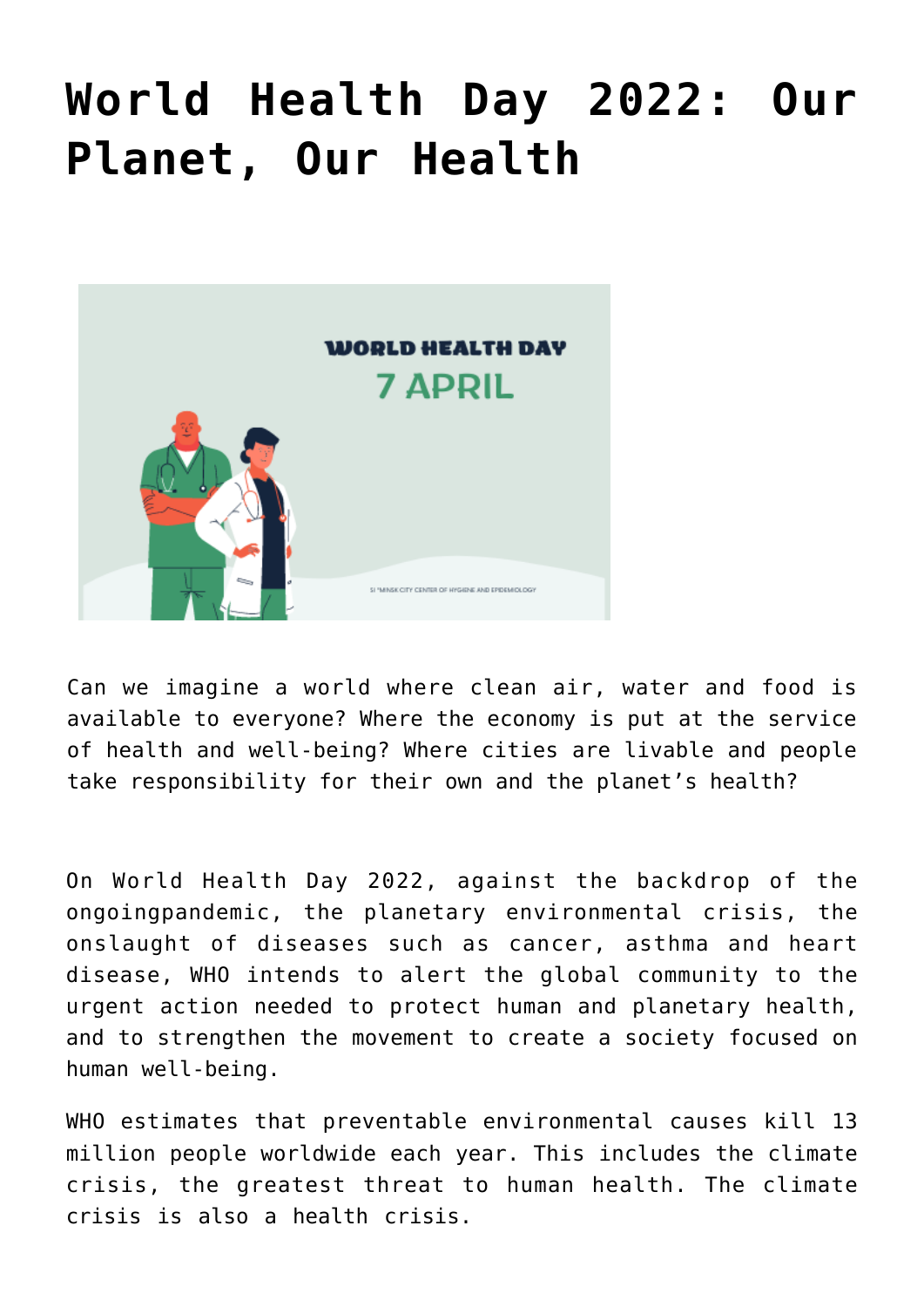The climate and health crisis is caused by our political, social, and economic decisions. As a result of burning fossil fuels, more than 90% of people breathe unhealthy air. As global temperatures rise, mosquito-borne diseases are spreading faster and further. Extreme weather events, land degradation, and water scarcity are forcing and displacing people and worsening their health. Pollutants and plastics are penetrating into the deepest depths of the world's oceans, the slopes of the highest mountains, and food production systems. The production of unhealthy processed foods and beverages, which account for one-third of the world's greenhouse gas emissions, is causing mass obesity, cancer and cardiovascular disease.

**As part of the "Our Planet, Our Health" campaign, WHO intends to encourage governments and the public to spread the word about what they are doing to protect the planet and their health and build a society of well-being.**

# **What can be done to protect the planet and health?**

#### **Governments:**

- Prioritize human well-being and long-term environmental sustainability in all decision-making.
- Make well-being central to the work of all companies and organizations, and the main goal of social and environmental activities.
- Give up fossil fuel extraction. Stop exploring and developing new fossil fuel deposits and implement clean energy strategies.
- End fossil fuel subsidies. Redirect subsidies to public health.
- Tax those who pollute the environment. Create incentives to reduce carbon emissions.
- Implement the WHO Air Quality Recommendations.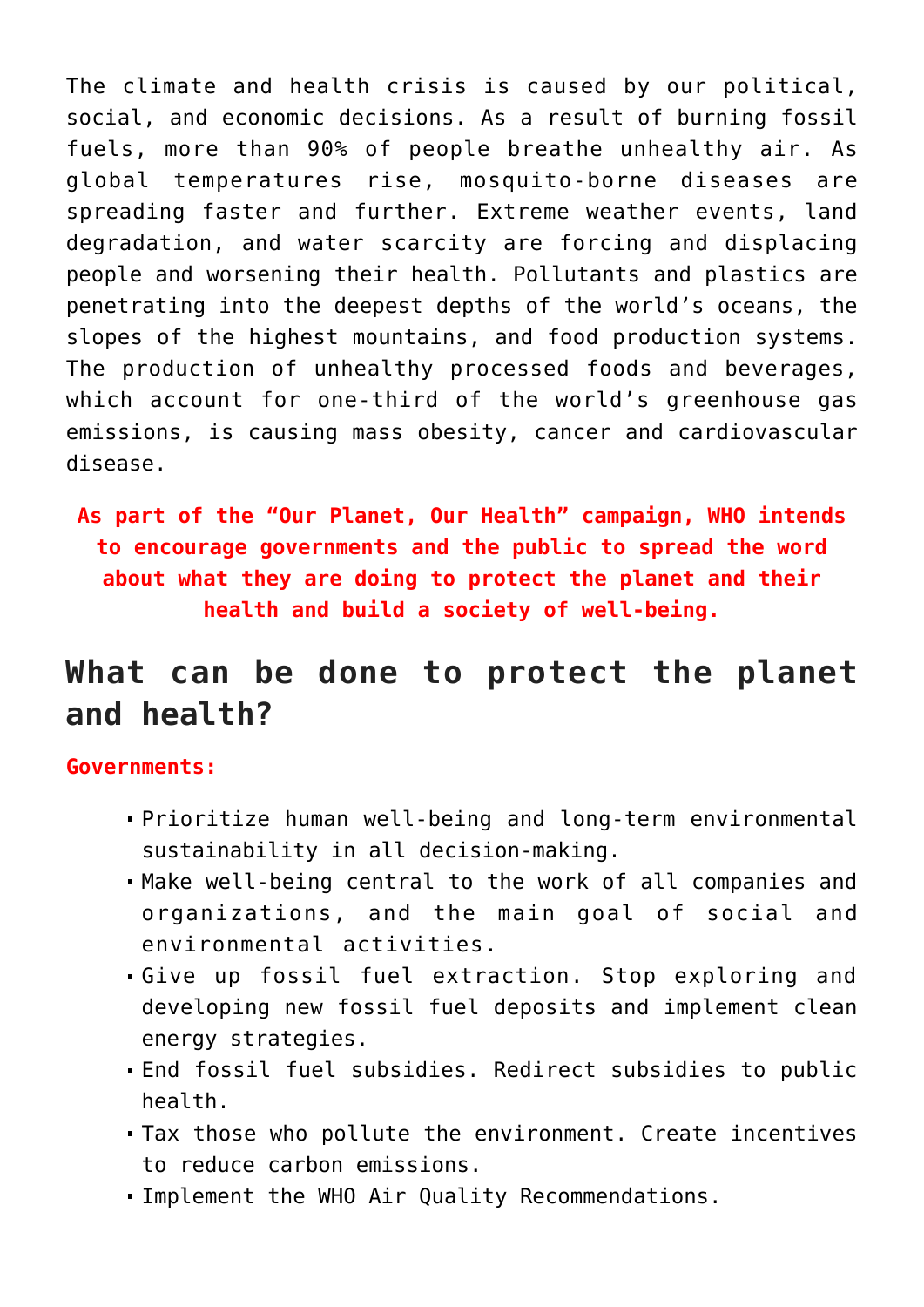- Provide electricity to public health facilities from renewable energy sources.
- Reduce air pollution to reduce the burden of diseases such as stroke, cardiovascular disease, lung cancer, and chronic and acute respiratory diseases, including asthma.
- Tax heavily processed foods and beverages that contain high levels of salt, sugars, and unhealthy fats.
- Implement policies to reduce food waste.
- Redirect agricultural subsidies to support sustainable production of healthy food.
- In urban areas, create green areas that promote physical activity and mental health.
- Make your intentions clear! Join the WHO environmental policy statement.
- Tobacco pollutes the planet and our lungs. Create smokeless urban environments and tax tobacco products.
- Develop policies to reduce waste and plastic.
- In order to improve preparedness and resilience to the climate crisis, include mental health and psychosocial support measures in climate change plans and strategies.

#### **Companies:**

- Turn off lights in rooms at the end of the work day.
- Introduce remote working when possible.
- Eliminate the use of highly processed and prepackaged food products when catering to employees.
- Reduce greenhouse gas emissions from operations.
- Protect, promote, and support breastfeeding. Breast milk is healthy and environmentally friendly food for your baby.
- Ensure employees have access to safe water.

#### **Health care providers and health care facilities:**

- Promote efforts to reduce medical waste.
- Offer locally produced food in health care facilities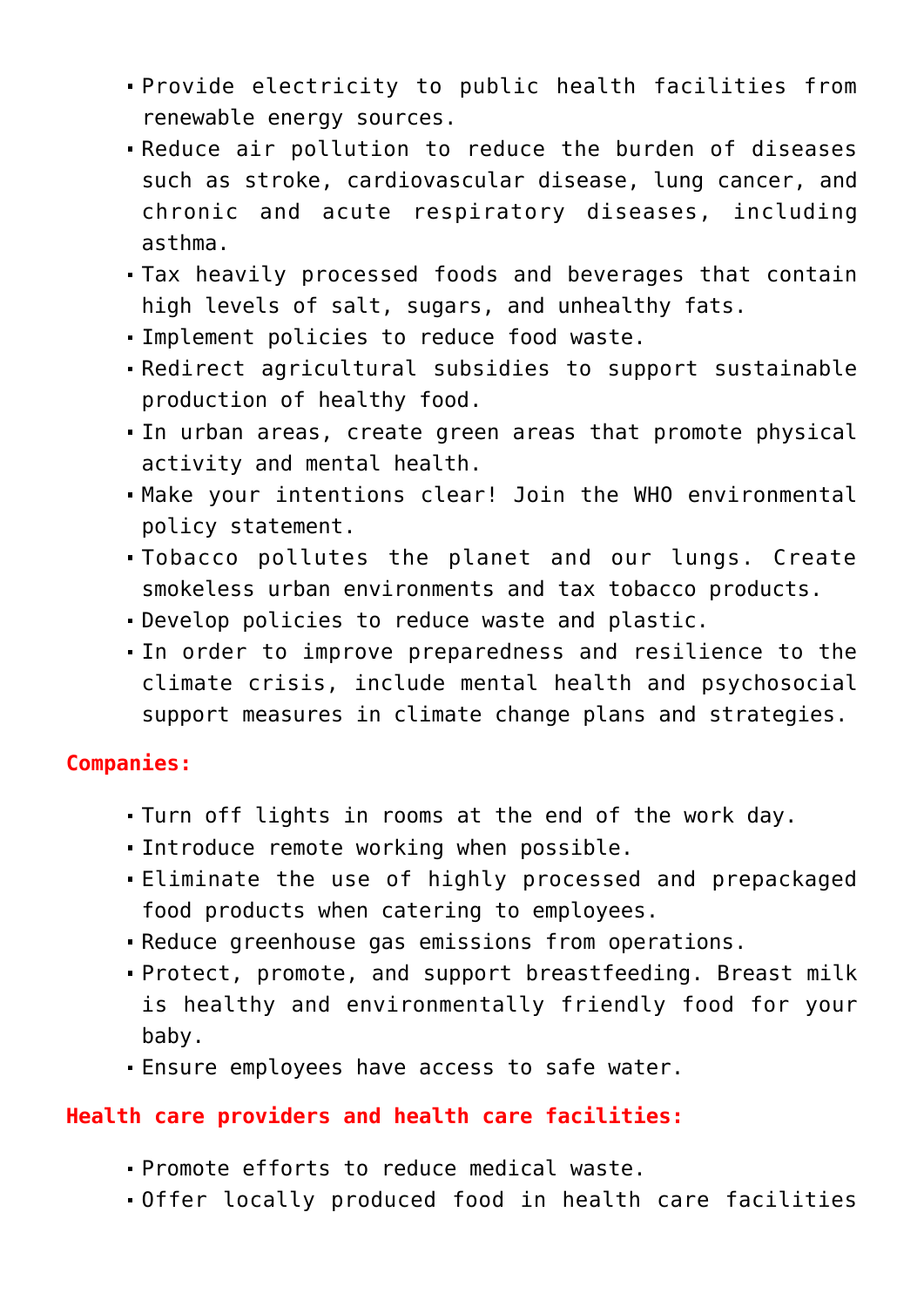and ensure healthy diets by reducing consumption of carbonated beverages and highly processed and prepackaged foods.

- Ensure the decarbonization of health care facilities.
- Identify opportunities for energy conservation.
- Provide healthcare facilities with safe and clean water.
- Promote the purchase of environmentally friendly products that can be easily recycled or reused.
- Actively advocate for the prioritization of health in all aspects of climate policy.

### **Heads of Cities:**

- Improve the energy efficiency of buildings.
- Develop low-carbon public transportation.
- Build new bicycle and pedestrian paths.
- Protect biodiversity, develop new parks and gardens.
- Switch utilities to renewable energy sources.
- Make affordable clean energy available to low-income families and health care facilities.
- Partner with the local business community to support environmental sustainability.
- Regulate the marketing of unhealthy foods and beverages in public places.

## **Individuals:**

- Our Planet, Our Health: Share Your Story
- Speak out, demand action on climate change to protect your health.
- Take action, inspire others, and support our five-point plan:
	- 1. Walk or bike to work at least once a week. Prefer public transportation.
	- 2. Use a renewable energy provider; do not heat indoor air above 21.5°C; turn off lights when you leave a room.
	- 3. Buy fresh produce from local producers and avoid